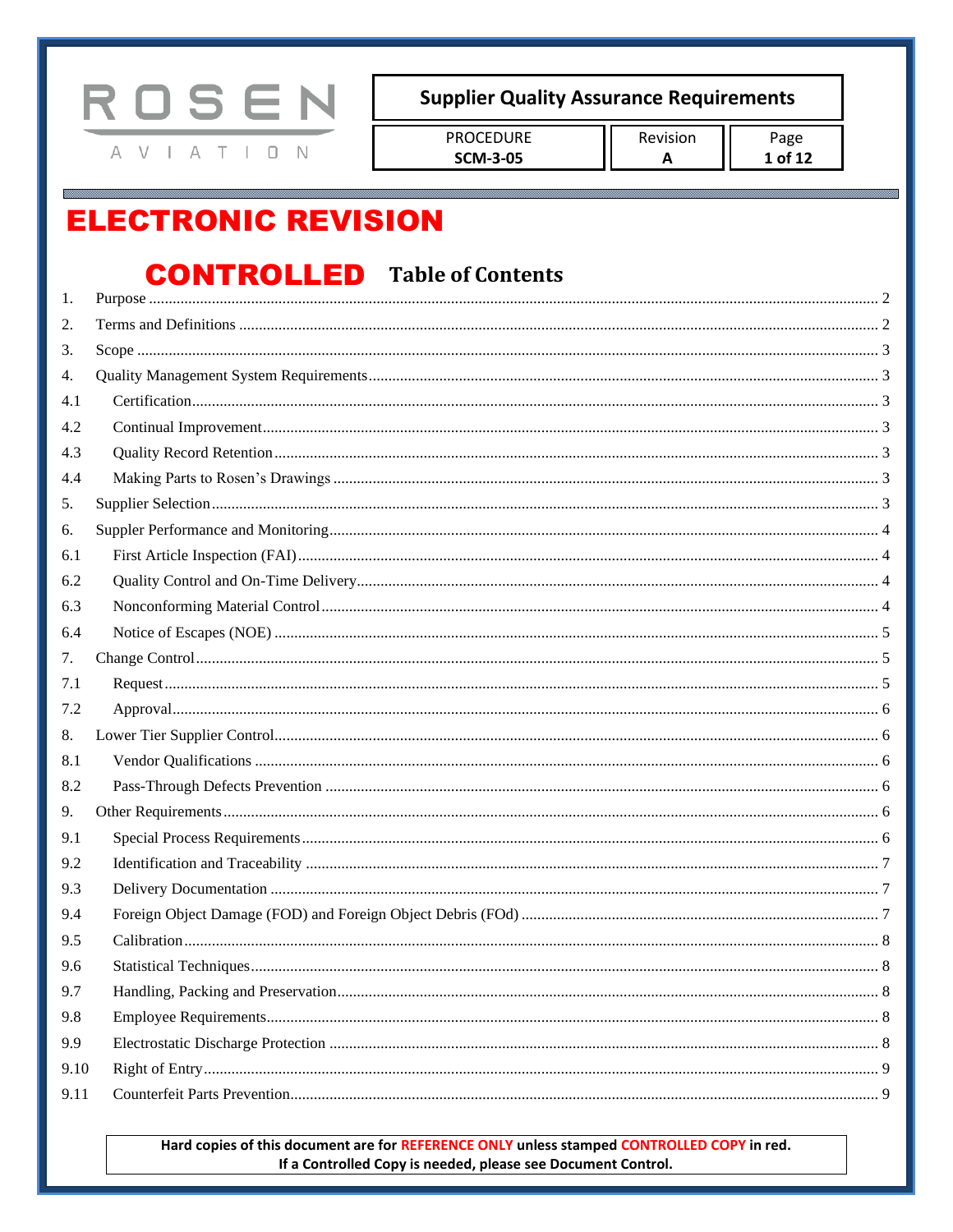> PROCEDURE **SCM-3-05**

## <span id="page-1-0"></span>**1. Purpose**

This procedure shall be used by Rosen Aviation, LLC (Rosen) suppliers as supplemental guidelines to the requirements in ISO 9001 and AS 9100. Additionally, suppliers shall comply with the requirements listed in Rosen's Terms and Conditions (T&Cs) document.

Rosen serves the aviation industry, as such all applicable Federal Aviation Administration (FAA) regulations and aviation customers' requirements must be complied with. This includes product qualification testing to ensure aviation safety (e.g., EMI, Flammability and other requirement). The requirements outlined herein are critical in ensuring compliance to these requirements. Please review this document, then sign and return the Acknowledgement page as confirmation of your compliance to these requirements.

## <span id="page-1-1"></span>**2. Terms and Definitions**

A V I A T I O N

| Term             | <b>Definition</b>                                                         |  |  |  |
|------------------|---------------------------------------------------------------------------|--|--|--|
| <b>Build-to-</b> | A supplier contracted by Rosen to supply a Rosen designed part (per Rosen |  |  |  |
| Print            | drawing)                                                                  |  |  |  |
| <b>Supplier</b>  |                                                                           |  |  |  |
| C of C           | Certificate of Conformance, as evidence that a shipment meets all the     |  |  |  |
|                  | requirements                                                              |  |  |  |
| <b>CAPA</b>      | Corrective Action and Preventive Action                                   |  |  |  |
| <b>EMI</b>       | Electro-Magnetic Interference (testing)                                   |  |  |  |
| FAI              | <b>First Article Inspection</b>                                           |  |  |  |
| Delta FAI        | An FAI focused only on changes implemented by revision to product         |  |  |  |
|                  | requirement                                                               |  |  |  |
| FOD &            | Foreign Object Damage and Foreign Object Debris                           |  |  |  |
| <b>FOd</b>       |                                                                           |  |  |  |
| <b>QMS</b>       | <b>Quality Management System</b>                                          |  |  |  |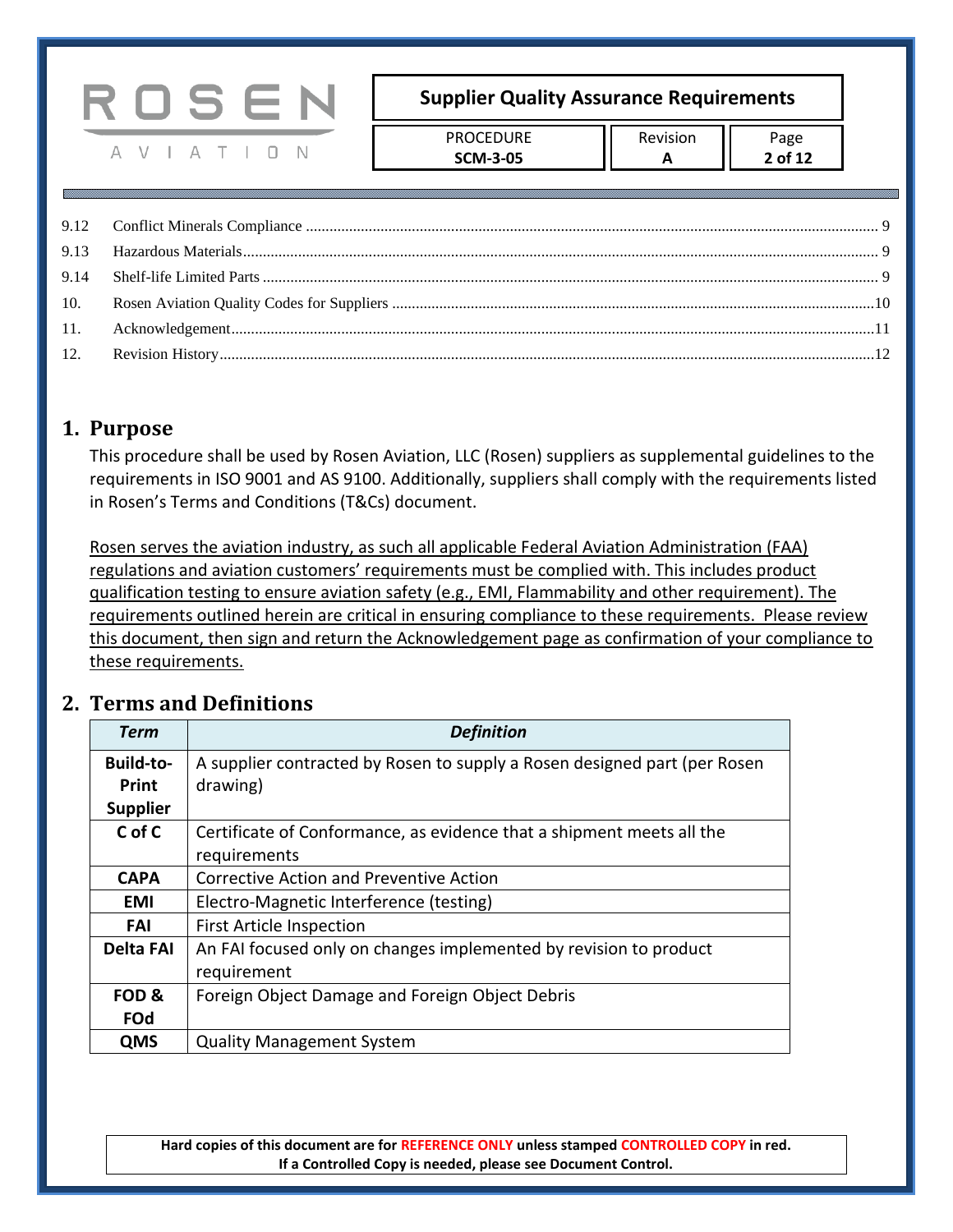

| <b>PROCEDURE</b> | Revision | 'age    |
|------------------|----------|---------|
| <b>SCM-3-05</b>  |          | 3 of 12 |

## <span id="page-2-0"></span>**3. Scope**

This procedure establishes the Quality Assurance Requirements for all Rosen Suppliers and is applicable to all Rosen Purchase Orders (POs).

## <span id="page-2-2"></span><span id="page-2-1"></span>**4. Quality Management System Requirements**

## **4.1 Certification**

Rosen strongly recommends suppliers obtain ISO 9001 and/or AS 9100 certification of their Quality Management System (QMS) through a third-party certification body. For suppliers without certification, a long-term plan toward building a QMS that meets the requirements is preferred.

## <span id="page-2-3"></span>**4.2 Continual Improvement**

Continual Improvement shall be part of the QMS activities. ZERO defects and 100% On-Time-Delivery are the goals. Suppliers shall work with Rosen closely for better communication and performance.

## <span id="page-2-4"></span>**4.3 Quality Record Retention**

Quality records, including part testing, inspection, material traceability, material certification, and quality assurance activities, shall be retained for a minimum of 10 years or the lifetime of the program, whichever is longer. Electronic files/data shall be regularly backed-up. Records shall be maintained in such a manner as to prevent loss and deterioration and shall be readily available/retrievable upon Rosen request. After the retention period, these records may be disposed of in such a manner as to not compromise existing confidentiality/non-disclosure agreements.

## <span id="page-2-5"></span>**4.4 Making Parts to Rosen's Drawings**

**\*\* For Build-to-Print suppliers, all parts delivered must meet the requirements of Rosen's drawing(s). Any deviations to drawing requirements, must be formally requested via a Supplier Change Request Approval form (SCM-5-15), and shall not be implemented until Rosen's approval is received.**

## <span id="page-2-6"></span>**5. Supplier Selection**

Rosen's process for Supplier Selection is defined by a separate document (Supplier Management, SCM-3- 03).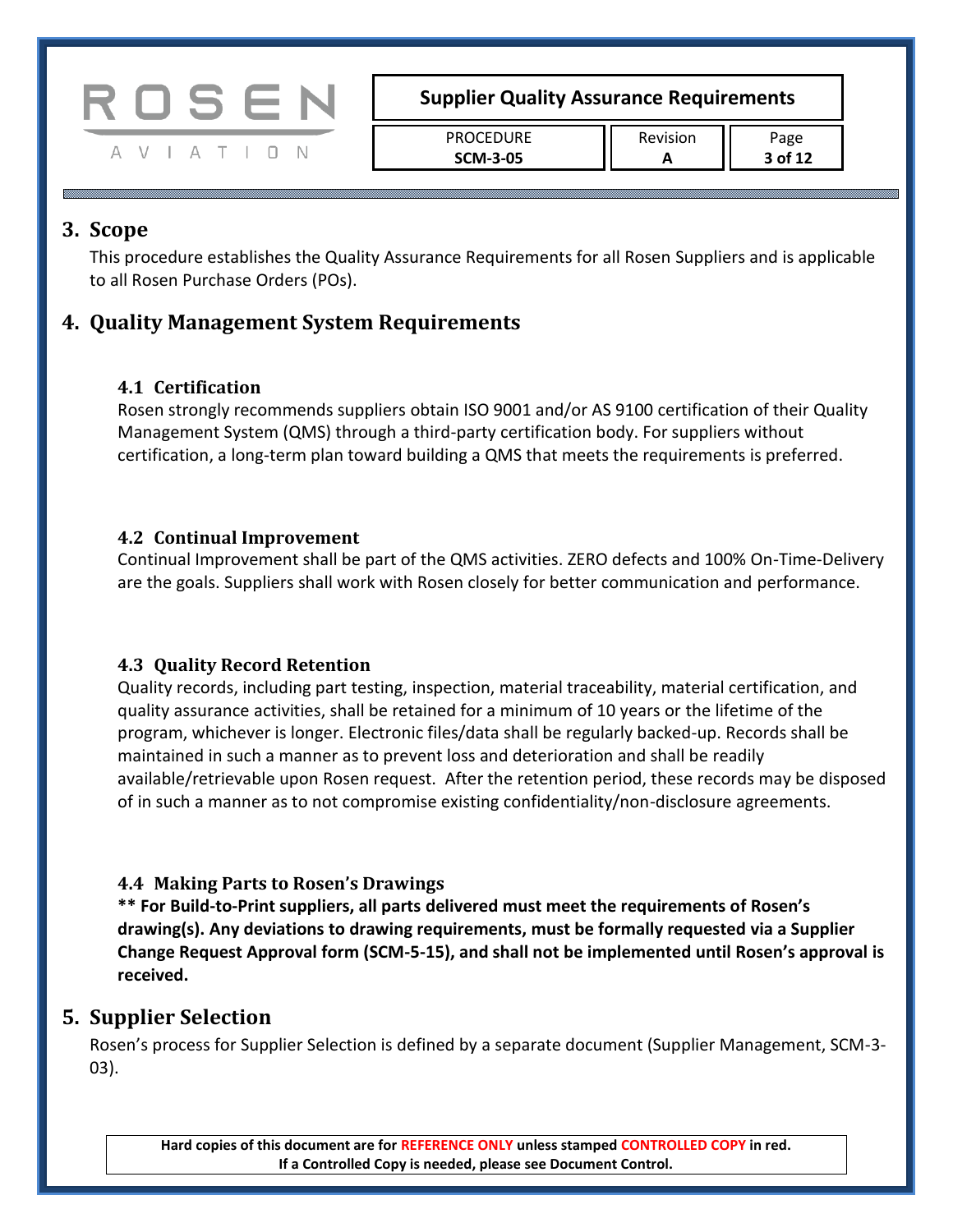

PROCEDURE **SCM-3-05**

## <span id="page-3-1"></span><span id="page-3-0"></span>**6. Suppler Performance and Monitoring**

## **6.1 First Article Inspection (FAI)**

FAI shall be performed per the requirements in AS 9102 and Rosen supplementary guidance (First Article Inspection, CM-3-10). First Article Inspection reports shall be submitted to Rosen for the first production shipment of a new part number and for subsequent revision if required by Purchase Orders. FAI report must demonstrate compliance to the Rosen drawing requirements. Suppliers will not submit a FAI report where requirements are not met without a clearly communicating the nonconformance(s).

A delta FAI is required when changes to form, fit, function or tightening of requirements occurs. A delta FAI is also required when significant changes to process are made.

As part of and after FAI, suppliers shall provide a Certificate of Conformance (C of C) with each shipment that clearly states compliance to Rosen's requirements. For Build-to-Print suppliers the C of C shall list the materials used to manufacture the parts (including manufacturer and manufacturing part number as required).

## <span id="page-3-2"></span>**6.2 Quality Control and On-Time Delivery**

Zero Defects and 100% On-Time Delivery are the goals. Rosen will work with suppliers to continually improve towards these goals.

Supplier shall maintain Quality and On-Time Delivery metrics that demonstrate a positive trend. Supplier shall notify Rosen of any foreseeable interruptions for delivering quality products on-time.

Suppliers falling below 97% Quality (Defect-Parts-per-Million (DPPM)) or On-Time Delivery for 3 consecutive months may be issued a Supplier Corrective Action Report (SCAR) to drive improved performance. If the issues cannot be resolved within 6 months, the supplier may be placed on probation.

## <span id="page-3-3"></span>**6.3 Nonconforming Material Control**

Nonconforming material must be identified, documented, evaluated, segregated, and dispositioned per supplier procedures. Only material that complies with the specified requirements shall be shipped to Rosen. The supplier is responsible for flow down of this to lower level suppliers and for verification of compliance to this requirement. For all Rejection Notices (RNs), parts involved shall be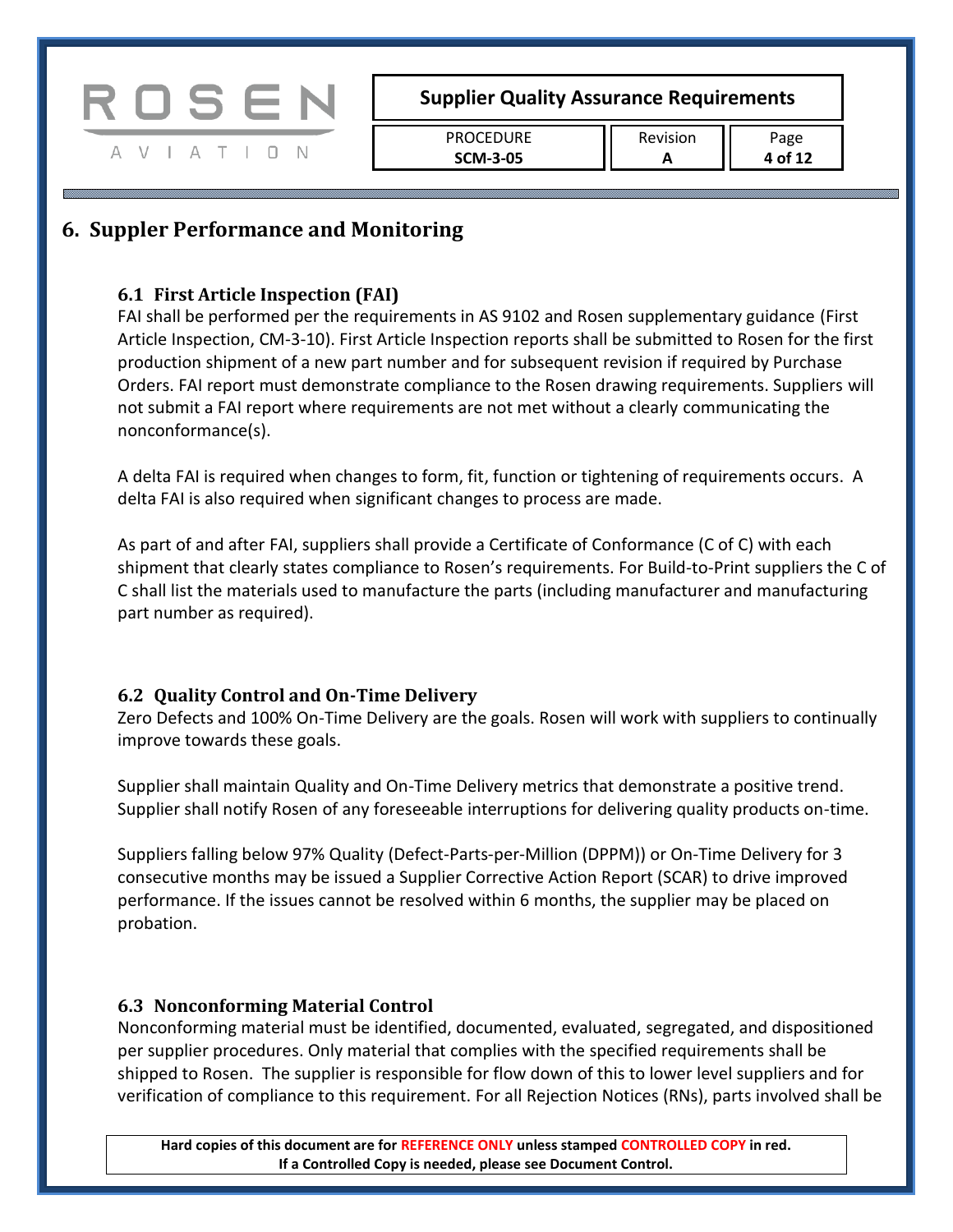

A V I A T I O N

## **Supplier Quality Assurance Requirements**

PROCEDURE **SCM-3-05**

Revision **A**

Page **5 of 12**

reworked, repaired, or replaced by the supplier. A disposition of "use as is" for Rosen designed parts and articles requires a written authorization from Rosen's Engineering. Any reworked parts must be inspected and tested, to assure conformance to requirements, prior to shipment.

When a Supplier Corrective Action Report (SCAR) is issued, the supplier shall complete containment of the nonconformance and communicate the results of containment activities to Rosen within two business days of receipt. All other SCAR required activities will be completed and submitted to Rosen within 10 business days of receipt unless a request for extension is requested and approved by Rosen.

Rosen reserves the rights to seek financial remedies for supplier responsible nonconformances.

#### <span id="page-4-0"></span>**6.4 Notice of Escapes (NOE)**

Suppliers are required to notify Rosen within 48 hours of detection any nonconformance (including material traceability information) that exist or that may exist on product that has been previously shipped to Rosen.

The notification must include the following information:

- Affected part numbers, affected process
- A description of the nonconformance and the affected requirements
- Quantities, dates, lots, and applicable purchase order numbers
- Root Cause and Corrective actions (if known)

## <span id="page-4-2"></span><span id="page-4-1"></span>**7. Change Control**

## **7.1 Request**

Changes to product and/or process may be necessary and even desired (e.g., product change for eliminating defects, process change for higher productivity, location change, ownership change, changes to reduce cost, etc.). However, such changes must be performed in a controlled manner.

The supplier shall notify Rosen of any changes that may impact product quality and/or on-time delivery. Any change that affects conformance to design requirements requires submission and approval of a Supplier Change Request for Approval form (SCRA; SCM-5-15). Prior to implementing such a change, the suppliers shall complete and submit the SCRA to Rosen with supporting documentations.

## **No changes shall be implemented until Rosen approval is received by the supplier.**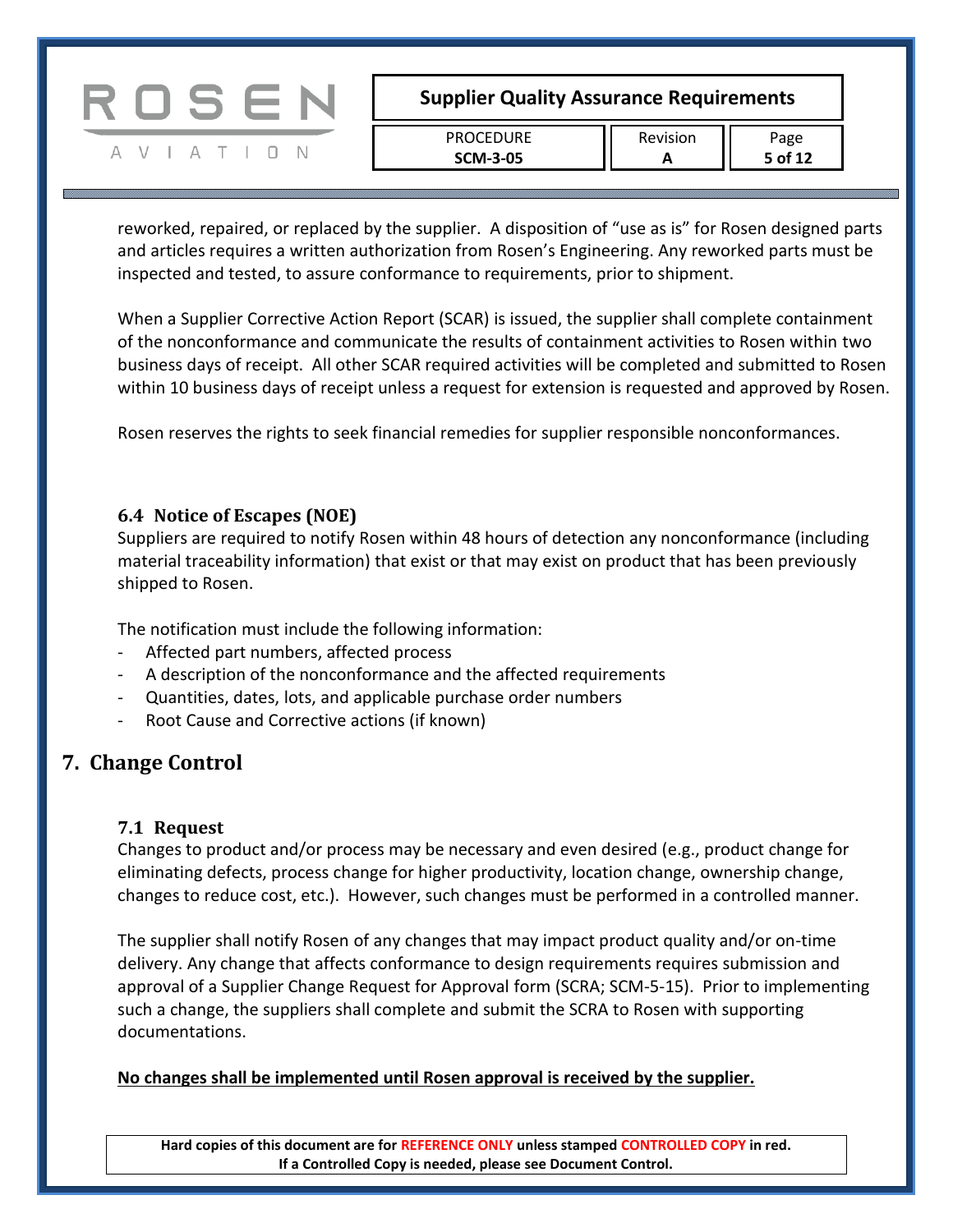

| <b>PROCEDURE</b> | Revision |
|------------------|----------|
| <b>SCM-3-05</b>  |          |

#### <span id="page-5-0"></span>**7.2 Approval**

After receiving the SCRA form and supporting documents, Rosen will review the requested change and contact the supplier for any additional information that may be needed.

If acceptable the SCRA will be approved. The approval (signed form) will be sent to the supplier to authorize implementation of the planned change.

**No changes shall be implemented until Rosen approval is received by the supplier.**

## <span id="page-5-2"></span><span id="page-5-1"></span>**8. Lower Tier Supplier Control**

#### **8.1 Vendor Qualifications**

The supplier shall flow down Rosen's requirements to lower tier vendors, ensuring that requirements are understood and met with evidence of conformance, as appropriate. A qualification process for sub-tier vendor selection is recommended.

Sub-tier flow down requirements include but are not limited to quality, change control, ESD control, FOD prevention, counterfeit part prevention, purchase order or special requirements and quality codes.

Suppliers shall ensure that all components and materials received from lower tier vendors comply with Rosen drawing requirements. Any deviations from the requirements shall not be accepted until Rosen's approval is received by the supplier.

#### <span id="page-5-3"></span>**8.2 Pass-Through Defects Prevention**

For all the purchased components and materials, the supplier shall ensure that requirements are met. Any product characteristics not verified (measured, tested, inspected, etc.) by the supplier must have evidence for conformance from the sub-tier available upon request.

## <span id="page-5-5"></span><span id="page-5-4"></span>**9. Other Requirements**

#### **9.1 Special Process Requirements**

A special process is any process where the resulting output cannot be verified by subsequent monitoring or measurement, such as (but not limited to) plating/coating, welding, optical bonding, and metal 3D printing. When a special process is listed in a Rosen drawing the supplier is required to ensure the processing source for these requirements, including those performed by the supplier,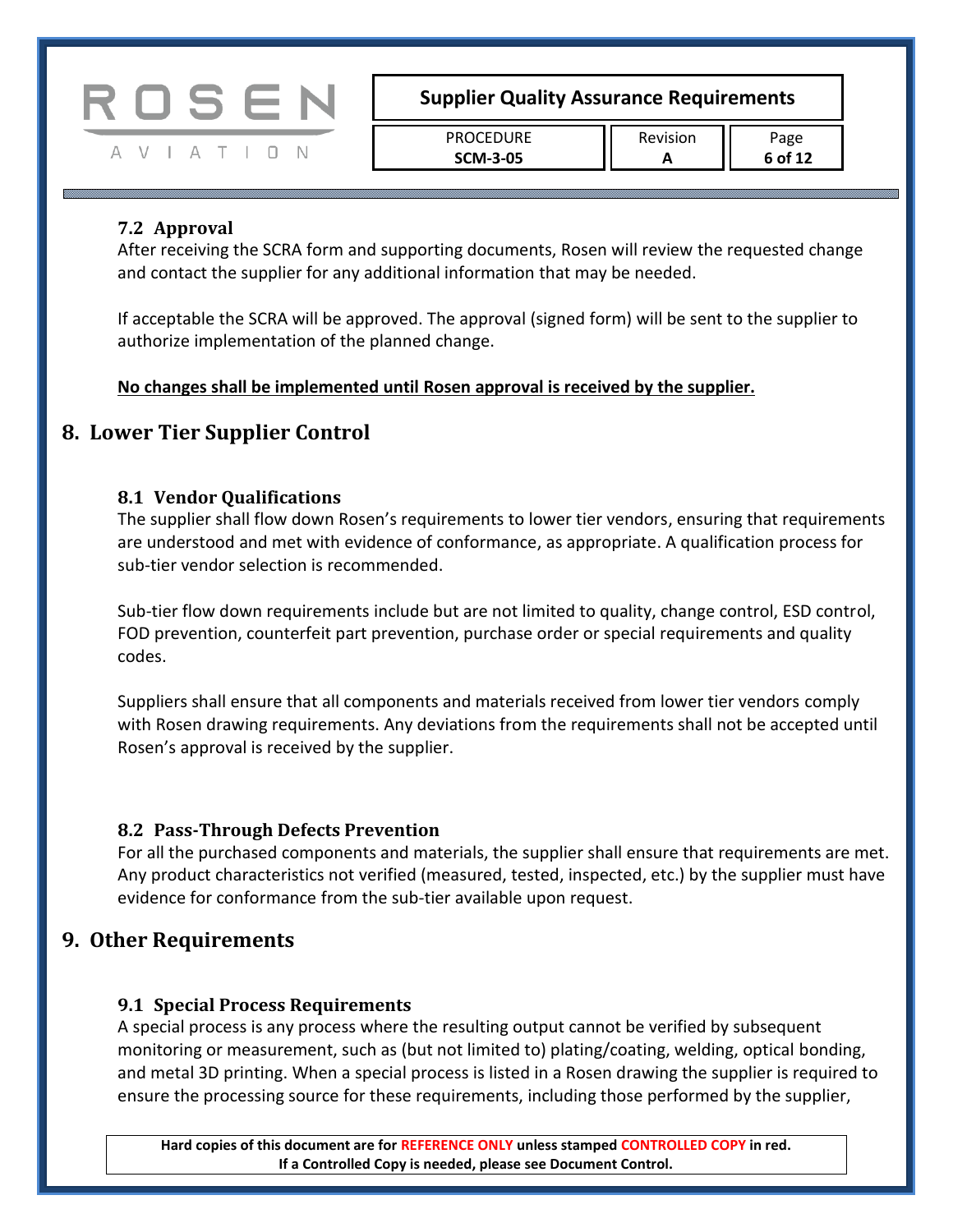meet the listed applicable standard (such as NADCAP). Rosen reserves the right to verify compliance to any special process listed in a Rosen drawing.

## <span id="page-6-0"></span>**9.2 Identification and Traceability**

Delivery documentation shall be provided for each part, product, component, material delivered according to the following list:

- Certificate of Conformance (C of C) required for all shipments referencing Purchase Order, Part Number, Revision and quantity

Note: For Build-to-Print suppliers the C of C shall list the materials used to manufacture the parts (including manufacturer and manufacturing part number as required).

- Test reports as required

ROSEN

A V I A T I O N

- Material Certification for all raw materials (material called out on a Rosen drawing, including but not limited to Delrin, Aluminum, Stainless Steel or Rubber) specifying compliance to the applicable material standard
- Process Certification for all special processes performed (special processes called out on Rosen drawings, including but not limited to corrosion protection, anodizing, painting or heat treating) specifying compliance to the applicable process standard
- For articles that have been returned to the supplier as nonconforming, the articles shall be returned to Rosen with a tear-down report describing the findings, rework performed and subsequent verification activities

## <span id="page-6-1"></span>**9.3 Delivery Documentation**

Products made for Rosen shall be properly identified with labels, etc. Records for articles shall indicate part number, revision level, lot number and serial numbers as applicable. When Serial Numbers are applied, the supplier shall have a process in place to prevent the creation of duplicate serial numbers per part number.

## <span id="page-6-2"></span>**9.4 Foreign Object Damage (FOD) and Foreign Object Debris (FOd)**

The supplier shall maintain a FOD/FOd program for the prevention, detection, and removal of Foreign Object Damage/Foreign Object Debris (FOD/FOd) in accordance with SAE AS9146. In addition, the supplier shall conduct audits and maintain records to demonstrate the program's effectiveness.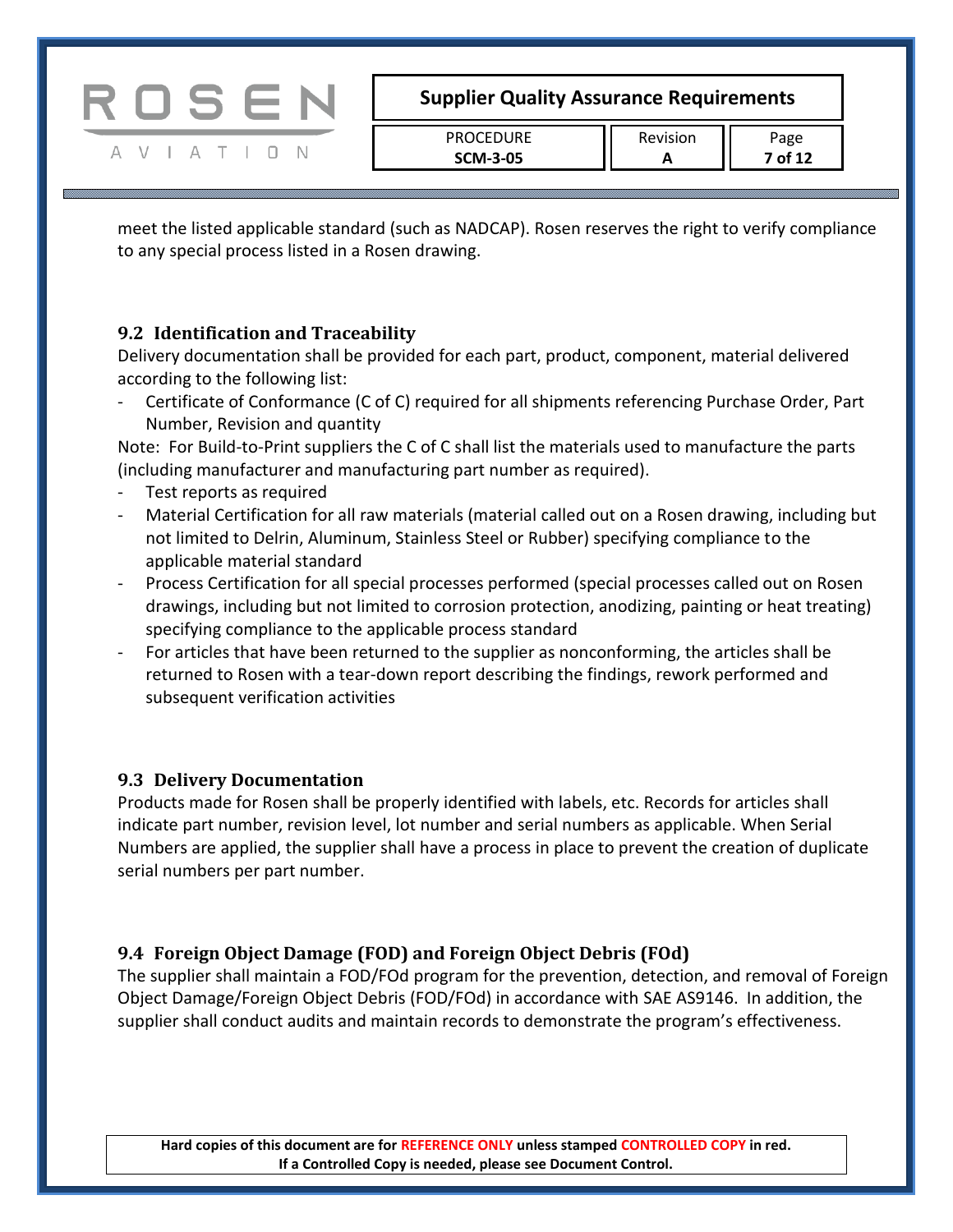

| PROCEDURE       |  |
|-----------------|--|
| <b>SCM-3-05</b> |  |

#### <span id="page-7-0"></span>**9.5 Calibration**

The measuring system a supplier has shall be calibrated per requirements. Monitoring and measuring devices used for in-process inspection and/or product acceptance shall be calibrated and traceable to ISO 10012, ISO 17025, or ANSI/NCSL Z540.3 standards.

#### <span id="page-7-1"></span>**9.6 Statistical Techniques**

It is recommended that suppliers use SPC (Statistical Process Control) tools for understanding and reducing variation of processes. Data collecting, analysis, and activities taken for process control are greatly encouraged.

## <span id="page-7-2"></span>**9.7 Handling, Packing and Preservation**

Suppliers shall review their manufacturing processes for the possibility of damage during production and transition. It is the supplier's responsibility to ensure that the packaging is adequate to protect the components from damage during transportation, handling and storage. Packaging containers shall be appropriate to the size, weight and fragility of the products being packed.

## <span id="page-7-3"></span>**9.8 Employee Requirements**

The supplier shall ensure that all personnel working for or on behalf of the supplier in activities relevant to the realization of product or service provided to Rosen, are aware of:

- Their contribution to product or service conformity
- Their contribution to product safety
- Their importance of ethical behavior

#### <span id="page-7-4"></span>**9.9 Electrostatic Discharge Protection**

Static sensitive devices or static sensitive technology shall be properly handled, stored, packaged, and shipped in such a manner as to preclude damage from electrostatic discharge. Electrostatic protection processes shall be compliant to ASNI/ESD S20.20, Protection of Electrical and Electronic Parts, Assemblies and Equipment or equivalent.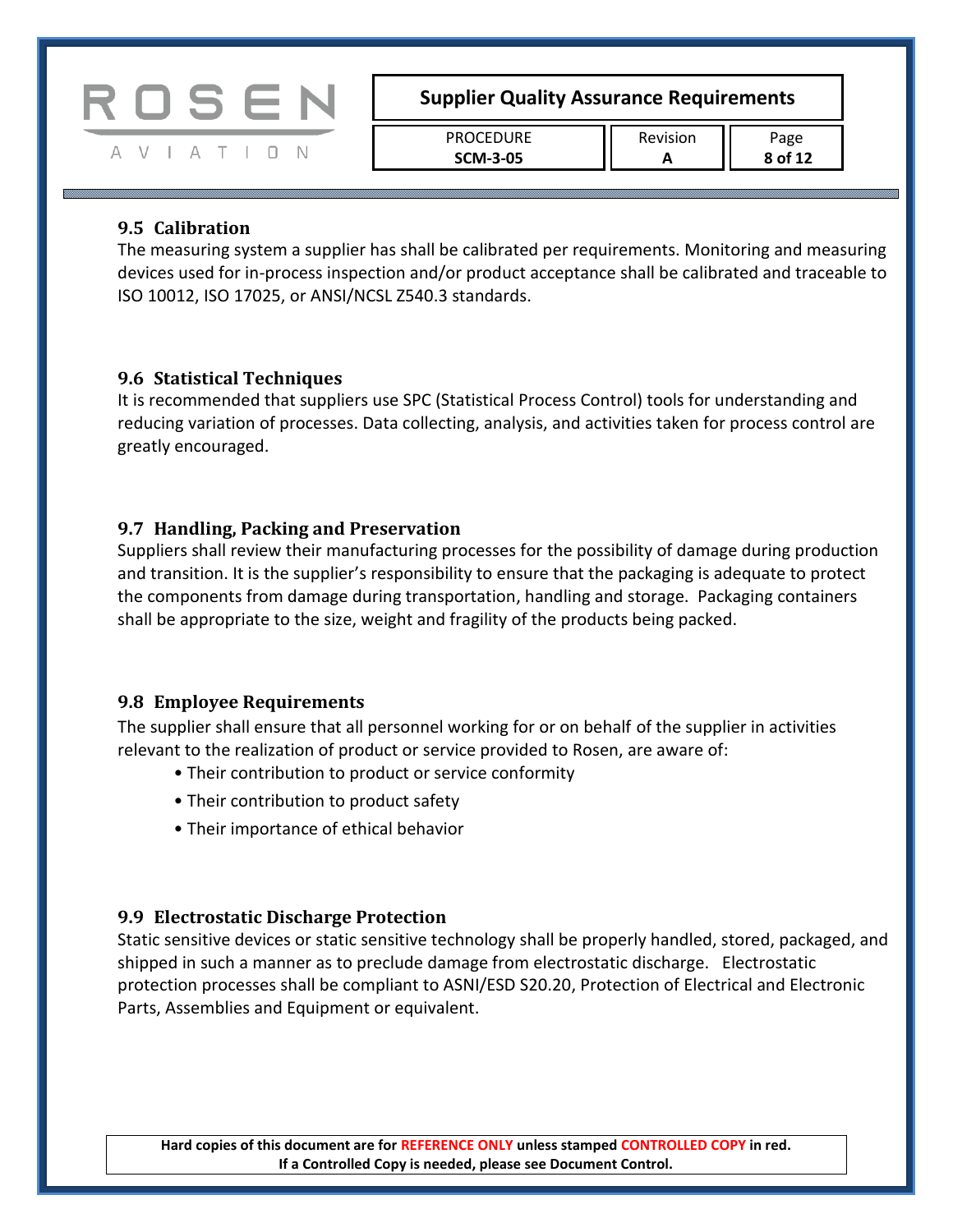

#### <span id="page-8-0"></span>**9.10 Right of Entry**

Rosen reserves the right to perform a review with the supplier of Rosen's PO and deliverable product requirements. When necessary, the Federal Aviation Administration (FAA) or other applicable Civil Aviation Authorities (CAAs) reserve the right to inspect applicable raw, in-process, or finished material at supplier's facility, with a minimum verbal or written notice of 24 hours.

#### <span id="page-8-1"></span>**9.11 Counterfeit Parts Prevention**

As applicable, suppliers shall have a program in place that prevents the delivery of counterfeit parts and material to Rosen. All parts, material, and subassemblies (electrical, mechanical, raw material) included in the product delivered to Rosen shall be procured directly from the Original Equipment Manufacturer (OEM) or from the OEM authorized distributor. The supplier is responsible for flow down of this requirement to sub-tiers and for verification of compliance to this requirement. The programs shall be in compliance with SAE documents AS5553 (Electronics) and AS6174 (material) as applicable.

#### <span id="page-8-2"></span>**9.12 Conflict Minerals Compliance**

When applicable, supplier must have policy and or traceability process in place to determine whether its products contain tin, tantalum, tungsten, or gold ("3TG") originating from the DRC (Democratic Republic of Congo) and adjoining countries.

#### <span id="page-8-3"></span>**9.13 Hazardous Materials**

Hazardous Material must be supplied with Safety Data Sheets (SDS) for each shipment.

#### <span id="page-8-4"></span>**9.14 Shelf-life Limited Parts**

As required by PO/Quality Code, materials with limited shelf life i.e. (epoxy, paint, adhesives, etc.) shall reflect the date of manufacturing, Lot number, and applicable specification on the container. The time lapse between cure or manufacturing date and date of scheduled receipt by the buyer under the purchase order shall not exceed 1/4 of the material's shelf life without prior written waiver of the Rosen buyer as to each shipment.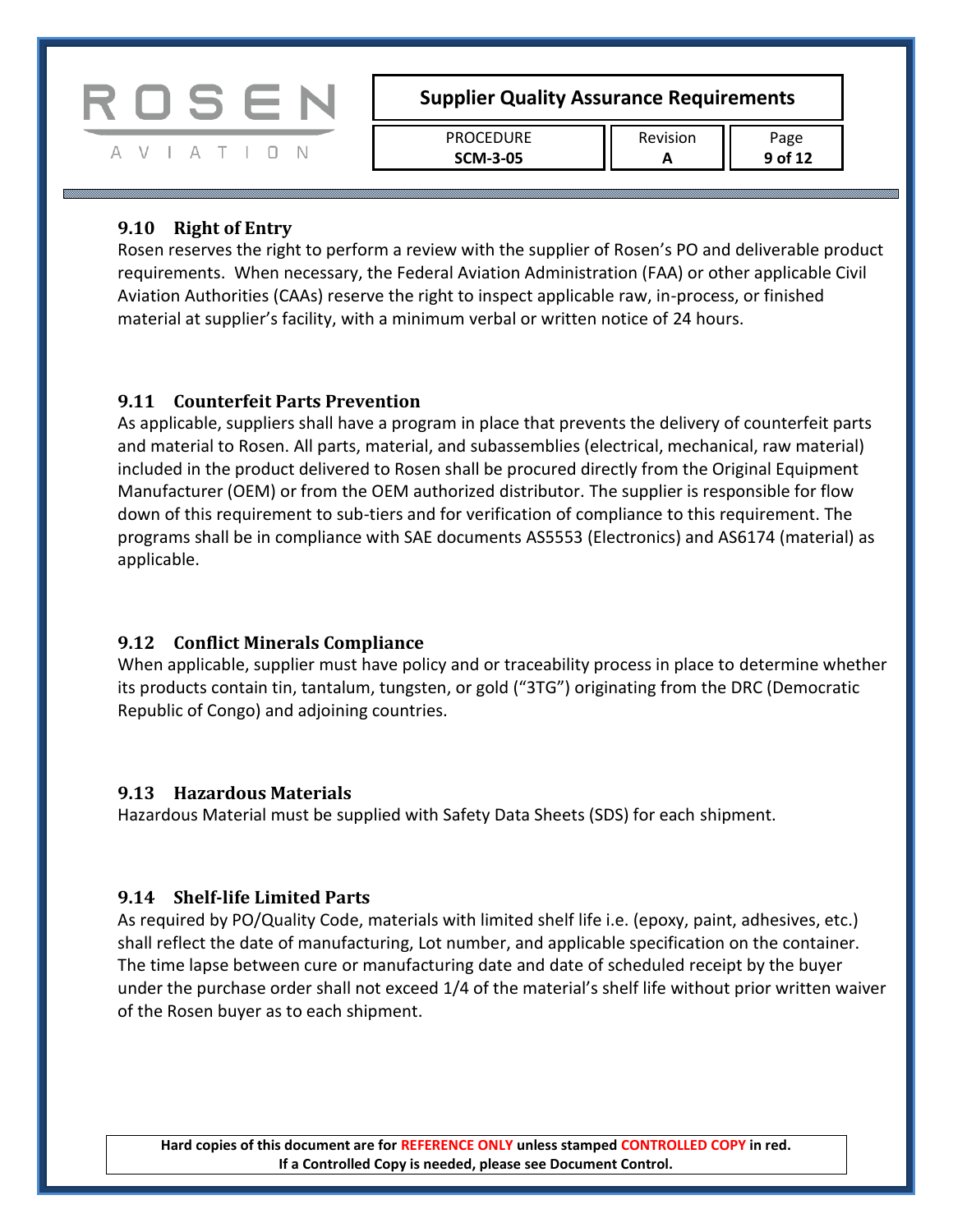

## <span id="page-9-0"></span>**10. Rosen Aviation Quality Codes for Suppliers**

**Q01** Certificate of Conformance required with each shipment. Quality Assurance & Control Records used to substantiate conformance must be maintained for a minimum of 10 years.

**Q02** Age sensitive material requires marking with date of manufacture. Additionally, material must have at least 75% of its useful life remaining at the date of receipt at Rosen.

**Q03** Supplier guarantees the right of access to their facilities, quality related records, and quality related data, to the FAA, other applicable CAA's and Rosen. Quality Assurance & Control Records used to substantiate conformance must be maintained for a minimum of 10 years.

**Q04** Electrostatic Sensitive parts shall be manufactured, handled, stored, packaged, and shipped in accordance with ANSI/ESD S20.20.

**Q05** Material Certification required with each shipment.

**Q06** First Article Inspection Report is required with first shipment from initial production run or initial run to new revision of design documentation. First Article Inspection acceptance is to be determined using Rosen design documentation.

**Q07** Special process providers shall keep available for review the following data:

Report of process parameter controls (temperature, pressure, concentration, pH, hardness, conductivity, etc.) according to the limits and frequency specified in the specifications.

Calibration standards list (including calibration reference procedures and calibration frequency). List of qualified personnel.

List of qualified personnel; evidence of their qualification (training, knowledge, experience, skills). Qualified materials list used in the process.

**Q08** Quality Control Records are needed per the Key Characteristics worksheet. Control Records used to demonstrate process performance must be maintained for a minimum of 10 years.

**\*NOTE:** *Quality codes cannot be drastically updated or deleted; if no longer applicable, they are to be stricken through, dated, and acknowledged as such*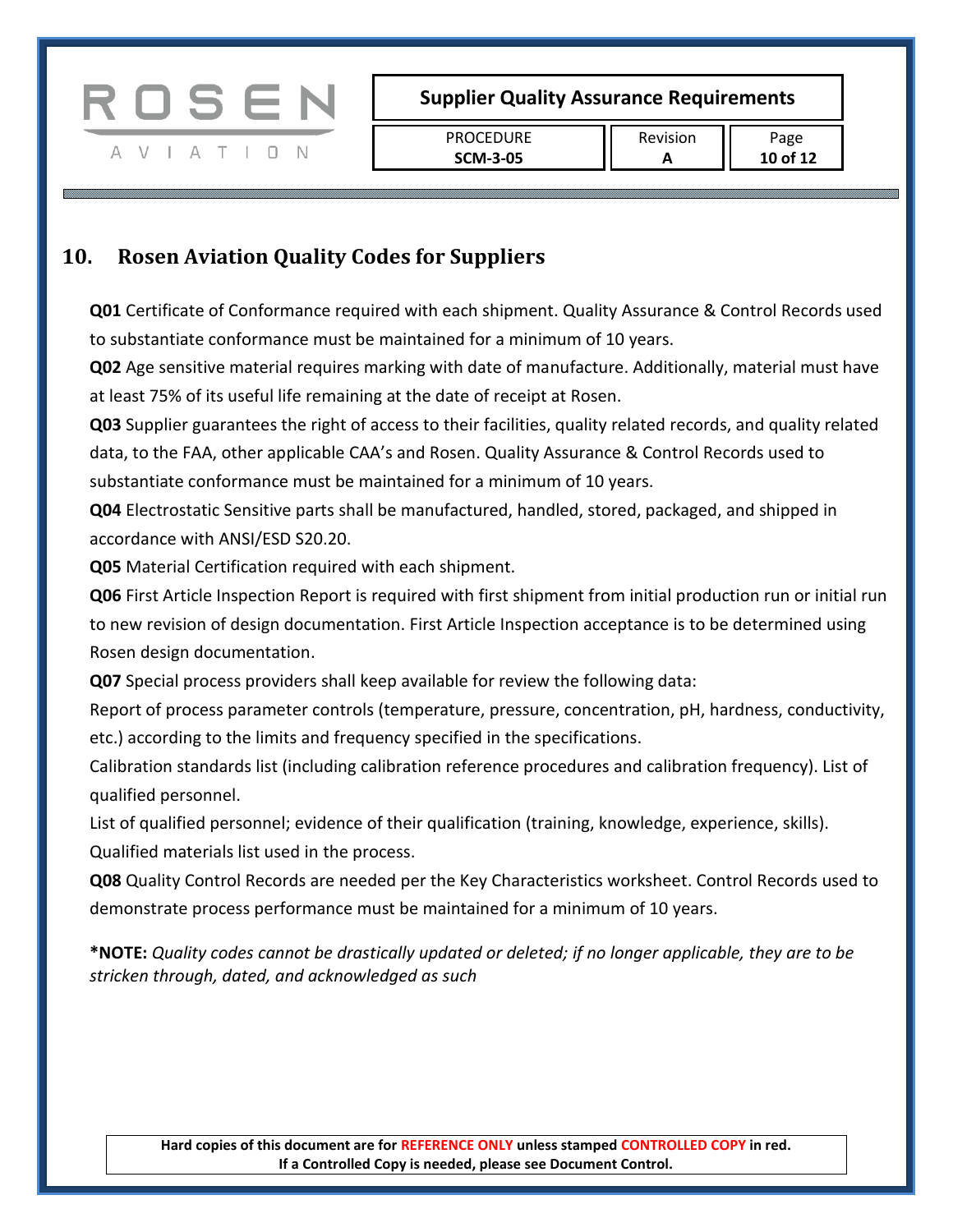<span id="page-10-0"></span>

| ROSEN           |                                                                    | <b>Supplier Quality Assurance Requirements</b> |                  |
|-----------------|--------------------------------------------------------------------|------------------------------------------------|------------------|
| A V I A T I D N | PROCEDURE<br><b>SCM-3-05</b>                                       | Revision<br>A                                  | Page<br>11 of 12 |
| Acknowledgement |                                                                    |                                                |                  |
|                 | The requirements in this document have been reviewed and accepted. |                                                |                  |
|                 |                                                                    |                                                |                  |
|                 |                                                                    |                                                |                  |
|                 |                                                                    | Date: _______________                          |                  |
|                 |                                                                    |                                                |                  |
|                 |                                                                    |                                                |                  |
|                 |                                                                    |                                                |                  |
|                 |                                                                    |                                                |                  |
|                 |                                                                    |                                                |                  |
|                 |                                                                    |                                                |                  |
|                 |                                                                    |                                                |                  |